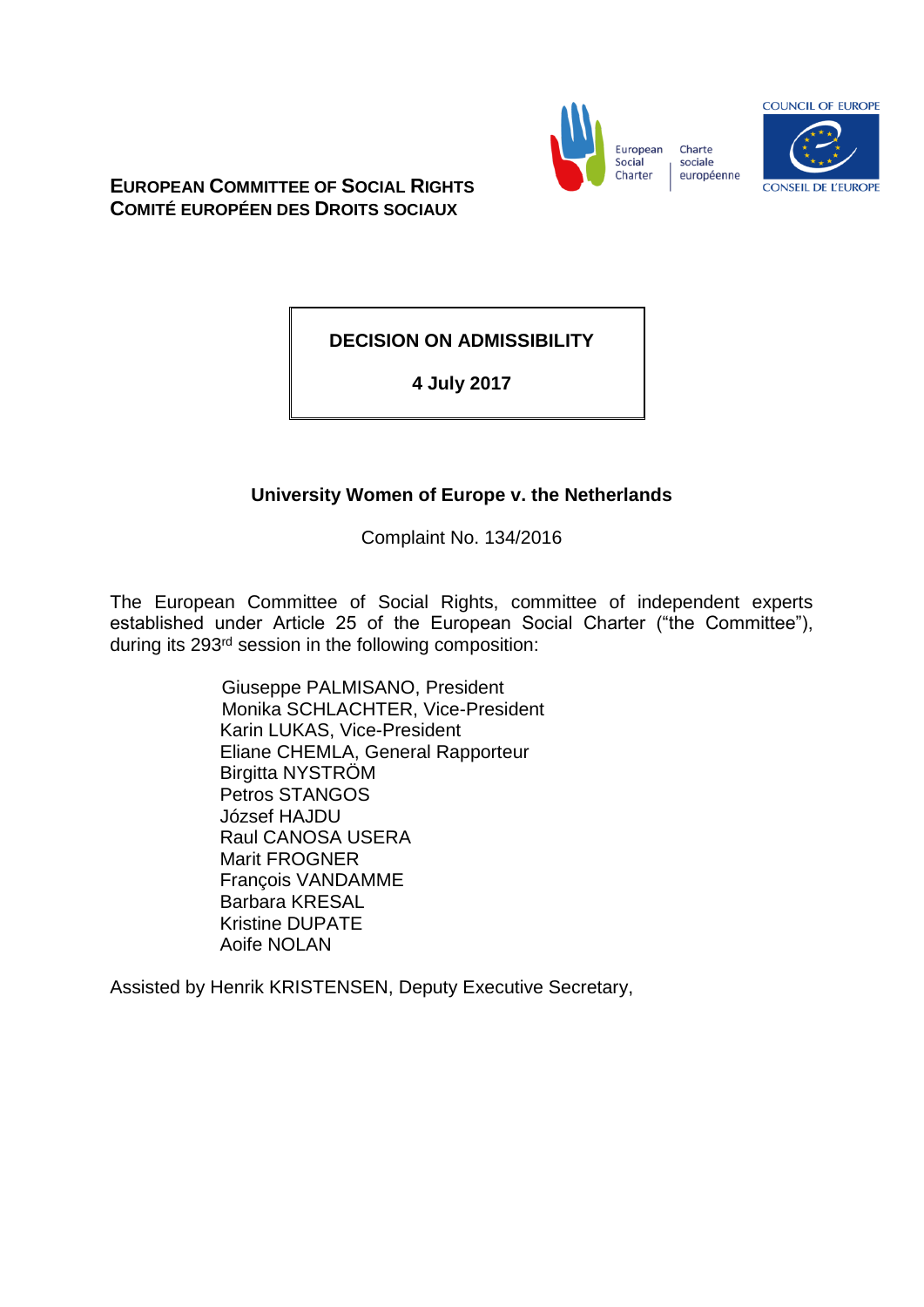Having regard to the complaint registered on 24 August 2016 as number 134/2016, lodged by University Women of Europe ("UWE") and signed by Ms Anne Nègre, a lawyer appointed by the President of UWE, Ms Edith Lommerse, requesting the Committee to find that the situation in the Netherlands is not in conformity with Articles 1, 4, 4§3 and 20 of the Revised European Social Charter ("the Charter"), read alone or in conjunction with Article E, as well as the 1961 Charter and Article 1 of the 1988 Additional Protocol; the complaint was notified to the Government of the Netherlands ("the Government") on 27 September 2016;

Having regard to the documents appended to the complaint;

Having regard to the observations of the Government on the admissibility of the complaint registered on 29 November 2016;

Having regard to the response submitted by UWE to the Government's written observations on 20 March 2017;

Having regard to the additional observations of the Government registered on 15 May 2017;

Having regard to the Charter, and in particular to Articles 1, 4, 20 and E, which read as follows:

#### **Article 1 – The right to work**

Part I: "Everyone shall have the opportunity to earn his living in an occupation freely entered upon."

Part II: "With a view to ensuring the effective exercise of the right to work, the Contracting Parties undertake:

1. to accept as one of their primary aims and responsibilities the achievement and maintenance of as high and stable a level of employment as possible, with a view to the attainment of full employment;

2. to protect effectively the right of the worker to earn his living in an occupation freely entered upon;

- 3. to establish or maintain free employment services for all workers;
- 4. to provide or promote appropriate vocational guidance, training and rehabilitation."

#### **Article 4 – Right to a fair remuneration**

Part I: "All workers have the right to a fair remuneration sufficient for a decent standard of living for themselves and their families."

Part II: "With a view to ensuring the effective exercise of the right to a fair remuneration, the Parties undertake:

1. to recognise the right of workers to a remuneration such as will give them and their families a decent standard of living;

2. to recognise the right of workers to an increased rate of remuneration for overtime work, subject to exceptions in particular cases;

3. to recognise the right of men and women workers to equal pay for work of equal value;

4. to recognise the right of all workers to a reasonable period of notice for termination of employment;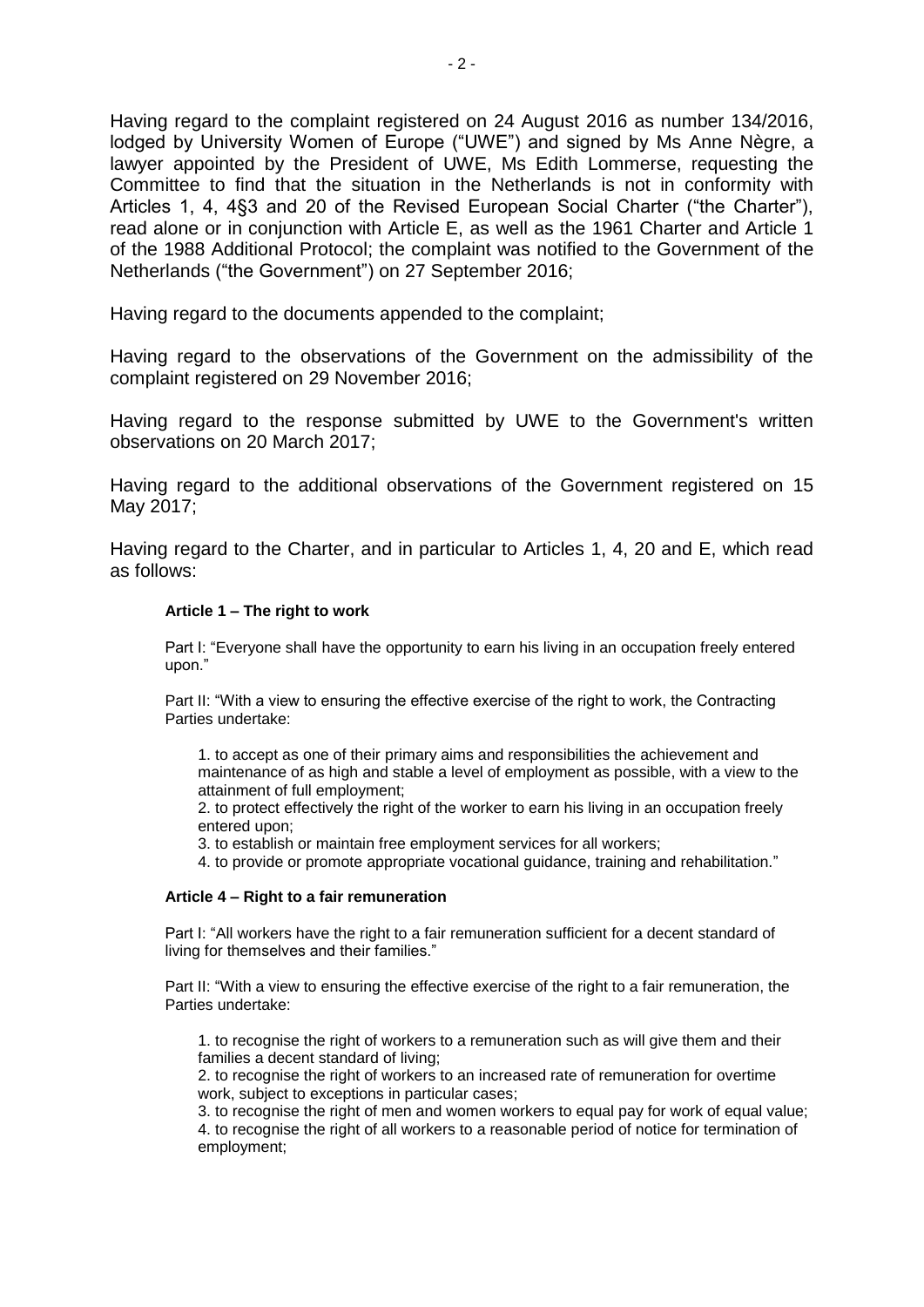5. to permit deductions from wages only under conditions and to the extent prescribed by national laws or regulations or fixed by collective agreements or arbitration awards.

The exercise of these rights shall be achieved by freely concluded collective agreements, by statutory wage-fixing machinery, or by other means appropriate to national conditions."

#### **Article 20 – Right to equal opportunities and equal treatment in employment and occupation without sex discrimination**

Part I: "All workers have the right to equal opportunities and equal treatment in matters of employment and occupation without discrimination on the grounds of sex."

Part II: "With a view to ensuring the effective exercise of the right to equal opportunities and equal treatment in matters of employment and occupation without discrimination on the grounds of sex, the Parties undertake to recognise that right and to take appropriate measures to ensure or promote its application in the following fields:

- a. access to employment, protection against dismissal and occupational reintegration;
- b. vocational guidance, training, retraining and rehabilitation;
- c. terms of employment and working conditions, including remuneration;
- d. career development, including promotion."

#### **Article E – Non-discrimination**

"The enjoyment of the rights set forth in this Charter shall be secured without discrimination on any ground such as race, colour, sex, language, religion, political or other opinion, national extraction or social origin, health, association with a national minority, birth or other status."

Having regard to the Additional Protocol to the European Social Charter providing for a system of collective complaints ("the Protocol");

Having regard to the Rules of the Committee adopted by the Committee on 29 March 2004 at its 201st session and last revised on 6 July 2016 at its 286th session ("the Rules");

Having deliberated on 4 July 2017;

Delivers the following decision, adopted on the above-mentioned date:

1. UWE alleges that the situation in the Netherlands constitutes a violation of Articles 1, 4, 4§3, 20 and E of the Charter, as well as the 1961 Charter and Article 1 of the 1988 Additional Protocol. UWE invokes the following grounds:

a) The first concerns the wage gap between men and women in the Netherlands, which still persists and is unfavourable to women. According to UWE, unequal pay is a reality, despite the international obligations entered into and the legislation enacted in this area. In this respect, UWE also alleges that, in practice, the bodies which are responsible for monitoring effective compliance with employment law in relation to equal pay for men and women, have failed to fulfil their task, thus rendering existing legislation ineffective. UWE cites the work in particular of the Ombudsman (Netherlands Institute for Human Rights, in which is integrated the Equal Treatment Commission) and the labour inspectorate;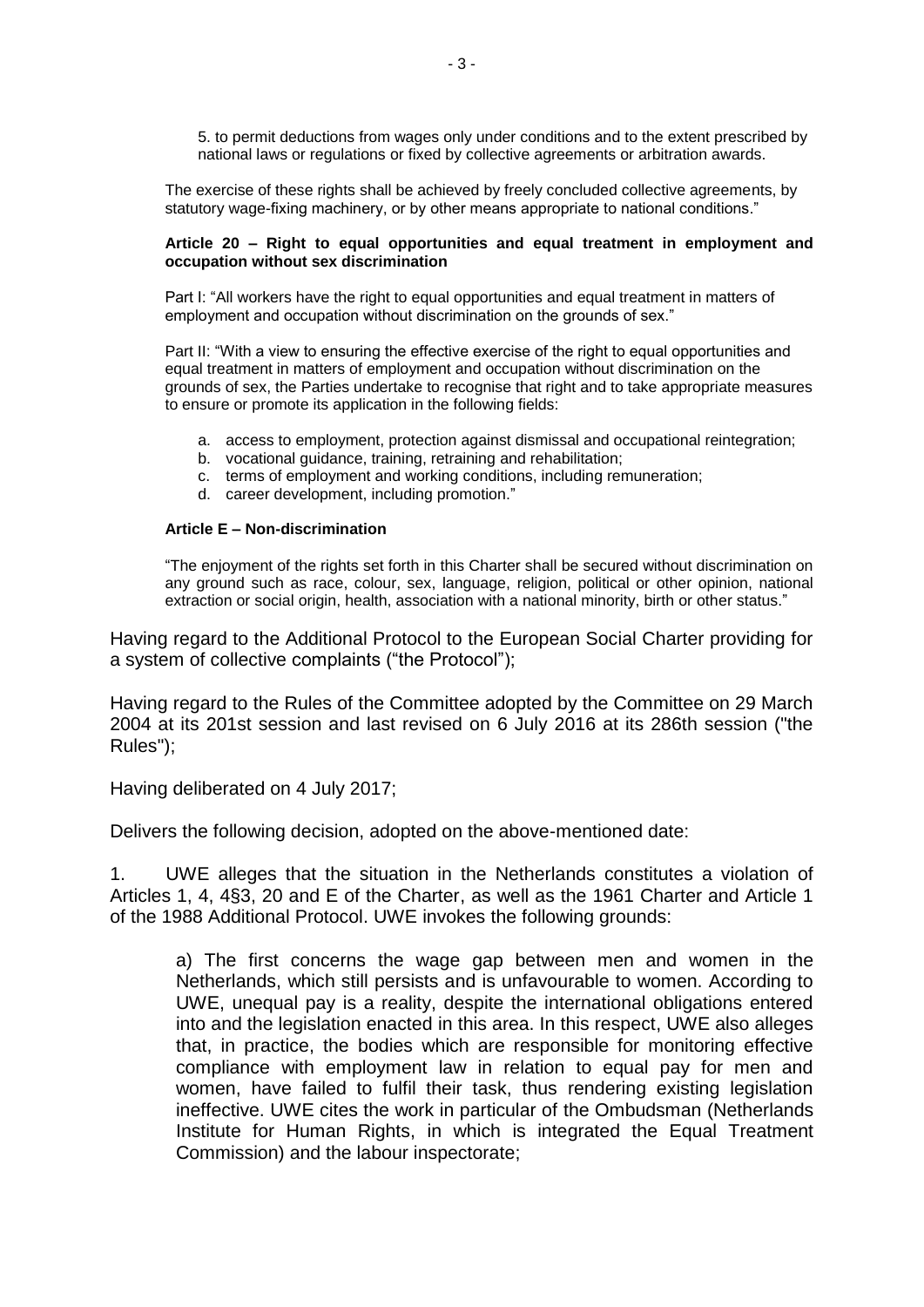b) Secondly, UWE alleges that a very small number of women occupy decision-making positions within private companies, in spite of the existing legislation, as it imposes a 30% quota, but does not impose sanctions it not respected.

2. In its observations, the Government objects to the admissibility of the complaint. It states, notably, that as the complaint has been lodged against the 15 States having accepted the collective complaints procedure, its content does not adequately address the specifics of the national context. The complaint is not precise enough to grounds the case against the Netherlands, and is therefore too vague and general, as it could concern all European women. For these reasons, the draft seems more a political manifesto than a complaint.

3. In its response to the Government's objections, UWE states that it invokes national legislation in the complaint and that it addresses the wage gap existing in the Netherlands. The fact that complaints have been lodged against the other 14 States having accepted the complaints procedure is not relevant for the assessment of admissibility. No text prohibits invoking the same grounds against different States at the same time, mainly in the field of wage discrimination. Finally, the complaint refers to legal and factual elements to substantiate its allegations, and it is not a political manifesto.

4. In its additional observations, the Government states that the complaint is general and vague and seems more an alternative than a complement to the reporting procedure.

## **THE LAW**

5. The Committee observes that, in accordance with Article 4 of the Protocol, which was ratified by the Netherlands on 3 May 2006 and entered into force for this State on 1 July 2006, the complaint has been submitted in writing and concerns Articles 1, 4, in particular 4§3, and 20 of the Charter, provisions accepted by the Netherlands when it ratified the Charter on 3 May 2006, as well as Article E. The Netherlands is bound by these provisions since the entry into force of this treaty in its respect on 1 July 2006. The Committee further observes that UWE also refers in its complaint to the 1961 Charter and to Article 1 of the 1988 Additional Protocol, and it recalls that only the Charter is applicable.

6. The Government raises several objections concerning the grounds of the complaint, notably that the complaint is too vague and imprecise and that it seems more an alternative than a complement to the reporting procedure (see §§2 and 4 above).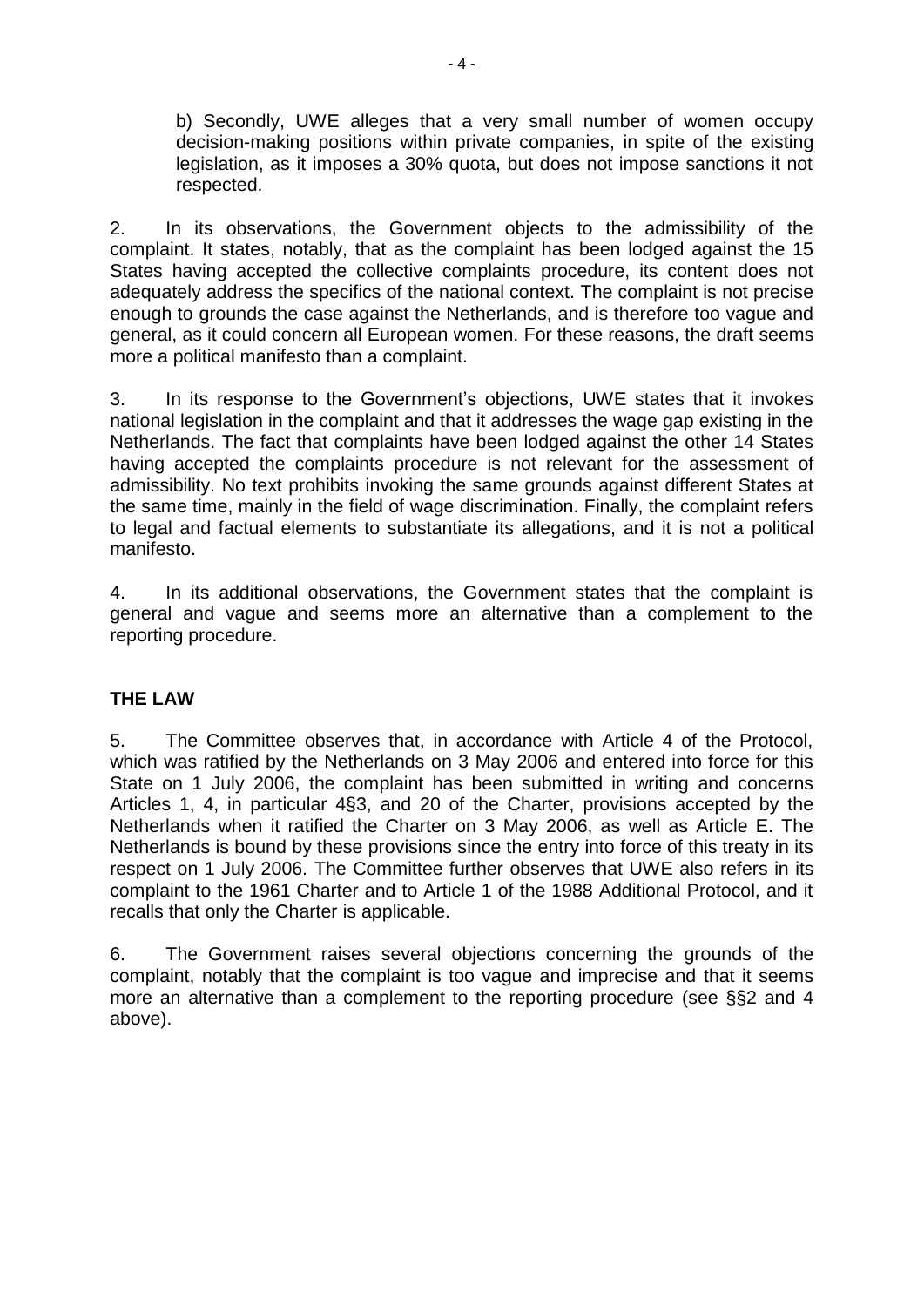7. As regards the first ground, concerning the wage gap for equal, similar or comparable work, the Committee notes that UWE alleges specifically the violation by the Netherlands, of Article 4§3 and Article 20 of the Charter. Article 4§3 guarantees the right of men and women workers to equal pay for work of equal value. Article 20 of the Charter also concerns matters of employment and occupation without discrimination on grounds of sex, including pay. According to UWE, statistical data and factual elements show that in the Netherlands unequal pay is a reality, despite the international obligations entered into and the legislation enacted by the Netherlands in this area. Concerning the practice of national bodies, UWE also alleges that the Netherlands Institute for Human Rights, in which is integrated the Equal Treatment Commission, and the labour inspectorate are not able to fight efficiently against wage discrimination between men and women. These bodies have not removed existing obstacles to lodging complaints relating to discrimination on grounds of unequal pay for equal, similar or comparable work between men and woman.

8. As regards the second ground, concerning the representation of women in decision-making posts in private companies, UWE invokes national provisions in this field and, in support of the allegation that these provisions are not applied in practice, also refers to statistical data reported by European and national sources concerning the performance of the Netherlands in this area. The Committee recalls that the right to equal opportunities is guaranteed by Article 20 of the Charter.

9. Consequently, in light of the above, the Committee holds that the complaint relates to provisions of the Charter accepted by the Netherlands. The Committee further observes that UWE has indicated in what respect it considers that the Netherlands has not ensured the satisfactory application of these provisions. The complaint therefore satisfies Article 4 of the Protocol for the purposes of admissibility. The Committee further recalls that consideration of any alleged lack of substance in the complaint is a matter for the examination of the merits of the complaints, not its admissibility (see, among others, European Federation of Employees in Public Services (EUROFEDOP) v. Italy, Complaint No. 4/1999, decision on admissibility of 10 February 2000, §12). The Committee therefore rejects the objections of the Government on this issue.

10. The Committee also observes that, in accordance with Articles 1 b) and 3 of the Protocol, UWE is an international non-governmental organisation with participatory status with the Council of Europe. It is included on the list established by the Governmental Committee of international non-governmental organisations entitled to lodge complaints before the Committee.

11. As regards the particular competence of UWE in the area of the complaint, the Committee notes that, according to Article 2 of its Statute, the social objective of UWE is:

"(a) to promote action consistent with the purpose of IFUW [International Federation of University Women] by encouraging cooperation between its European members at various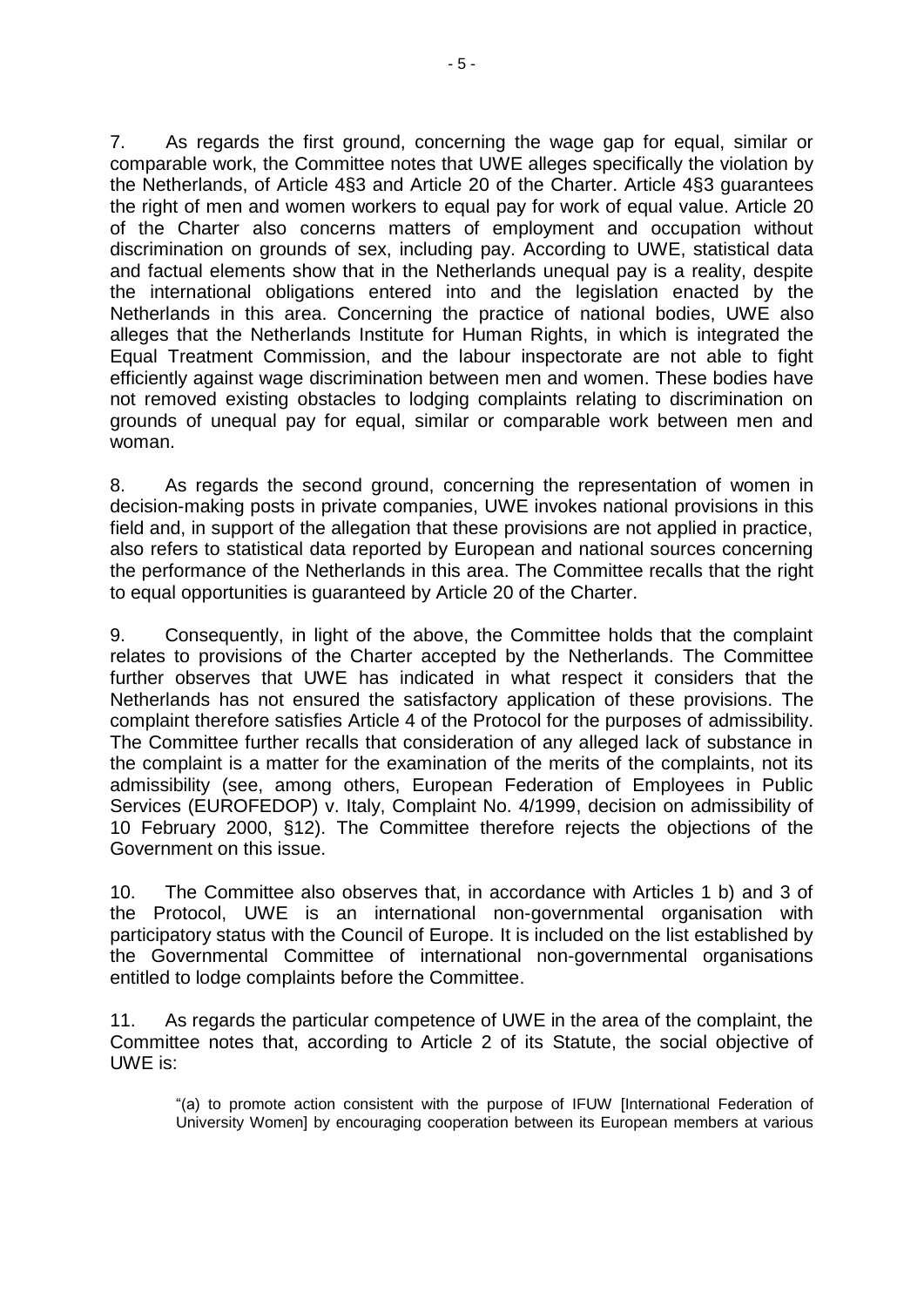levels and to enable them to collaborate with European International Organisations as well as to promote in Europe the programme of IFUW,

(b) to participate in the progressive development of European Civil Society, by working to achieve the programmes of the Council of Europe and the European Women's Lobby and other European governmental and non-governmental organisations as is deemed appropriate by the aims and programmes of UWE,

(c) to promote lifelong education, especially for women and girls."

12. The Committee considers that these activities fall within the context of actions in favour of gender equality, one of the fundamental criteria of democracy (Recommendation No. R(98)14 of the Committee of Ministers to member States on gender mainstreaming, adopted on 7 October 1988 at the 643rd meeting of the Ministers' Deputies). Wage equality for equal work is one of its pillars as well as a major societal challenge. Taking into account the broad scope of UWE's activities, which are developed in the framework of equality of rights and non-discrimination, the Committee considers that the condition concerning the competence of the complainant organisation is fulfilled for the purpose of the instant complaint.

13. Finally, the complaint filed on behalf of UWE is signed by Ms Anne Nègre, a lawyer who, according to the mandate signed by Ms Edith Lommerse, President of UWE, and by Ms Roxana Elena Petrescu, General Secretary of UWE, is authorised to lodge a complaint against the 15 States Parties on behalf of UWE. The Committee considers, consequently, that the complaint complies with Rule 23 of its Rules.

14. For these reasons, on the basis of the report presented by Eliane CHEMLA, and without prejudice to its decision on the merits of the complaint, the Committee

### **DECLARES THE COMPLAINT ADMISSIBLE IN RESPECT OF ARTICLES 1, 4, 20 AND E OF THE CHARTER**

In application of Article 7§1 of the Protocol, requests the Executive Secretary to notify the complainant organisation and the Respondent State of the present decision, to transmit it to the parties to the Protocol and the states having submitted a declaration pursuant to Article D§2 of the Charter, and to make it public.

Requests the Executive Secretary to publish the decision on the Internet site of the Council of Europe.

Invites the Government to make written submissions on the merits of the complaint by 13 October 2017.

Invites the complainant organisation to submit a response to the Government's submissions by a deadline which it shall determine.

Invites parties to the Protocol and the States having submitted a declaration pursuant to Article D paragraph 2 of the Charter to make comments by 13 October 2017, should they so wish.